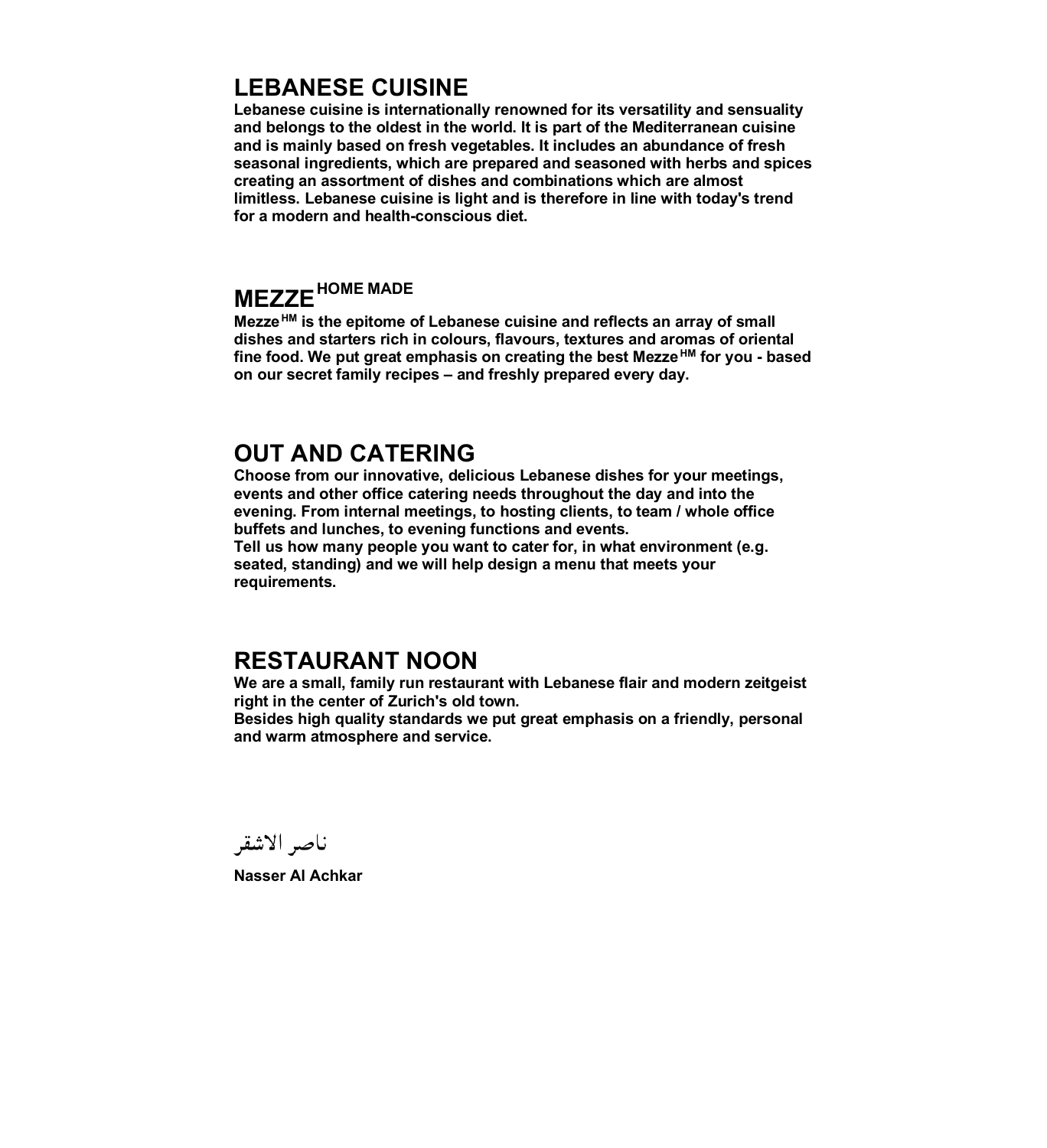## **cold MEZZEHM**

*cold starters, which can be assorted we are happy to advise you!*

| Tabbouleh <b>KV</b><br>Diced parsley salad with burghul, tomatoes, mint<br>and lemon juice                                                | CHF        | 12.50 |
|-------------------------------------------------------------------------------------------------------------------------------------------|------------|-------|
| Fatousch <b>XV</b><br>Romaine lettuce salad with tomatoes, cucumbers, radish,<br>pepperoni, lemon juice and toasted pita bread (separate) | <b>CHF</b> | 11.50 |
| Al Rahib <b>X</b> V G<br>Aubergine salad, smoothed with grenadine sauce and<br>olive oil                                                  | <b>CHF</b> | 14.50 |
| Hommos <b>XV</b><br>Dip made of blended chickpeas with sesame sauce                                                                       | CHF.       | 11.50 |
| Moutabbal <b>X</b> V G<br>Dip made from grilled aubergine with sesame sauce                                                               | CHF.       | 11.50 |
| Schanklish <b>A</b><br>Dip made of shredded feta cheese                                                                                   | CHF        | 11.50 |
| Mousakaa <b>XXX</b><br>Cooked aubergine, chickpeas and tomatoes                                                                           | CHF        | 12.50 |
| Labneh <b>AGE</b><br>Home-made quark cream made with menthe and olive oil                                                                 | CHF        | 11.50 |
| Fatteh bel Laban<br>Toasted pide with chickpeas, yoghurt and menthe                                                                       | CHF        | 13.50 |
| Makdoos <b>as V</b> G<br>Baby aubergines, stuffed with walnuts                                                                            | CHF        | 12.50 |
| Warak Enab <b>Y</b><br>Grape leaves stuffed with tomatoes and rice                                                                        | CHF        | 11.50 |
| Labneh al Noon<br>Home-made quark cream made with thyme, red peppers                                                                      | <b>CHF</b> | 13.50 |
| Mouhamara <b>X</b><br>Breaded Pepperoni-mousse with chopped walnuts and olive oil                                                         | <b>CHF</b> | 12.50 |
| $\sqrt{2}$ . $\sqrt{2}$ . $\sqrt{2}$ . $\sqrt{2}$                                                                                         |            |       |

**The Vegan Conference Conference Conference**<br>For further questions regarding allergies or food intolerance please ask one of our employees.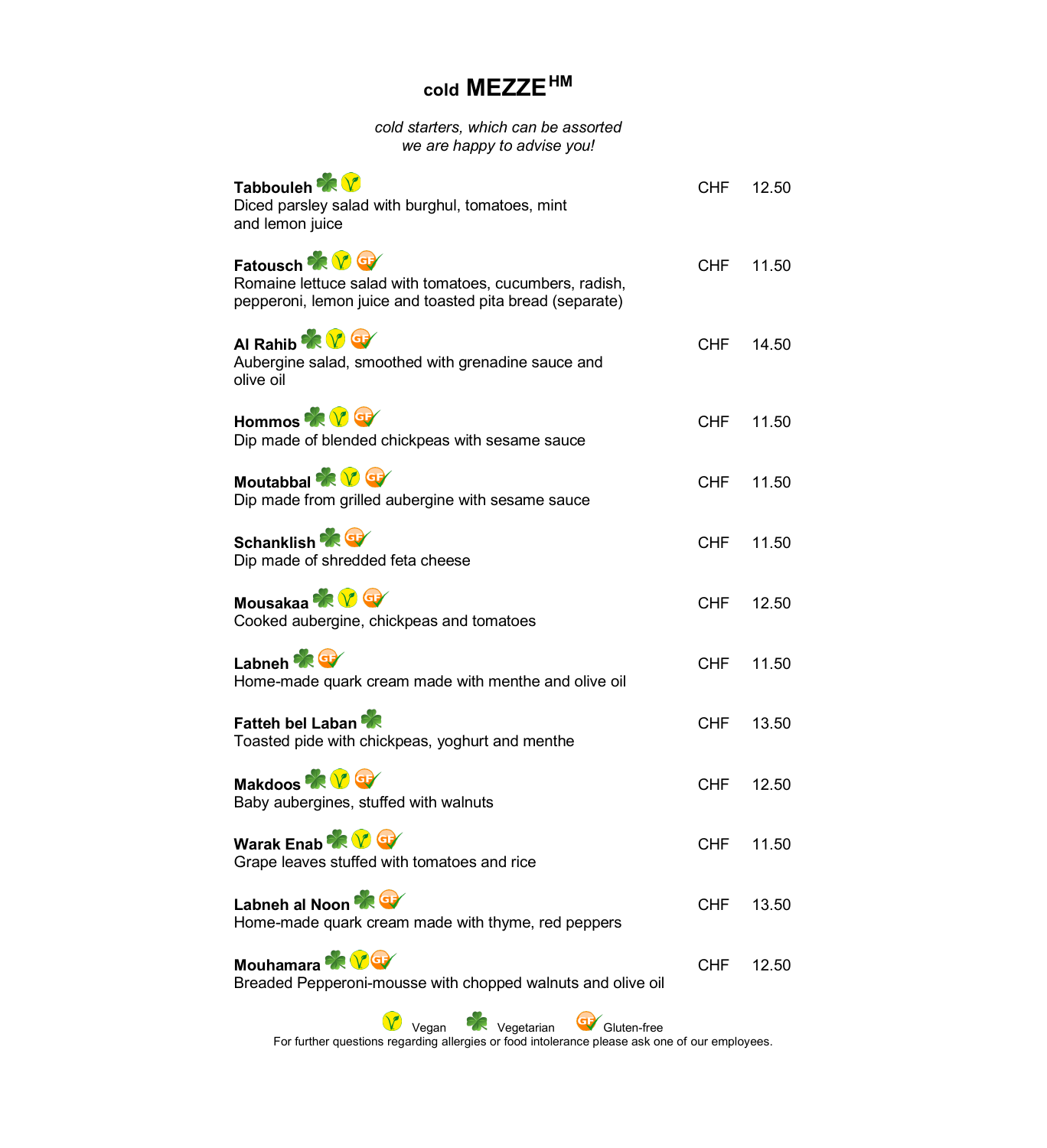# **hot MEZZEHM**

*hot starters with or without meat, which can be assorted we are happy to advise you!*

| Falafel <b>XV</b><br>Deep-fried patties made of ground chickpeas with sesame sauce                                                 | CHF        | 11.50 |
|------------------------------------------------------------------------------------------------------------------------------------|------------|-------|
| <b>Kibbeh Laktin XX</b><br>Small pumpkin balls stuffed with chickpeas walnuts and onions,<br>lightly seasoned with oriental spices | <b>CHF</b> | 14.00 |
| <b>Rikak</b><br>Warm cheese pastry sticks                                                                                          | <b>CHF</b> | 11.50 |
| Fatayer <b>R</b><br>Dumplings stuffed with spinach                                                                                 | <b>CHF</b> | 11.50 |
| Sambousek <b>XX</b><br>Fried dumplings stuffed with vegetables                                                                     | <b>CHF</b> | 11.50 |
| <b>Kischek</b><br>Fried dumplings stuffed with dried yoghurt and tomatoes                                                          | <b>CHF</b> | 11.50 |
| Batata Harra <b>X V</b><br>Fried potatoes with coriander, garlic an lemon juice                                                    | <b>CHF</b> | 12.50 |
| Halloumi Meschoul<br>Grilled halloumi cheese, tomatoes, cucumber and romaine lettuce                                               | CHF        | 12.50 |
| <b>Kibbeh Frie</b><br>Little meat balls made of minced beef or lamb with pine nuts                                                 | <b>CHF</b> | 14.50 |
| Hommos Beiruti<br>Minced beef with pine nuts with dip of chickpeas and delicious<br>sesame sauce                                   | <b>CHF</b> | 14.50 |
| Jawaneh <sup>Q</sup><br>Deep fried chicken wings with coriander and lemon juice                                                    | <b>CHF</b> | 12.50 |
| Sawda Degaj<br>Sautéed chicken lever topped with grenadine sauce                                                                   | <b>CHF</b> | 13.50 |
| Lahem Baagin<br>Freshly prepared dumplings stuffed with minced beef                                                                | CHF        | 12.50 |
| Makanek <sup>Cy</sup><br>Lebanese beef and lamb sausages                                                                           | CHF        | 14.50 |
| Hommos al Noon<br>Chicken breast cubes with coriander on a dip of chickpeas<br>with delicious sesame sauce                         | <b>CHF</b> | 13.50 |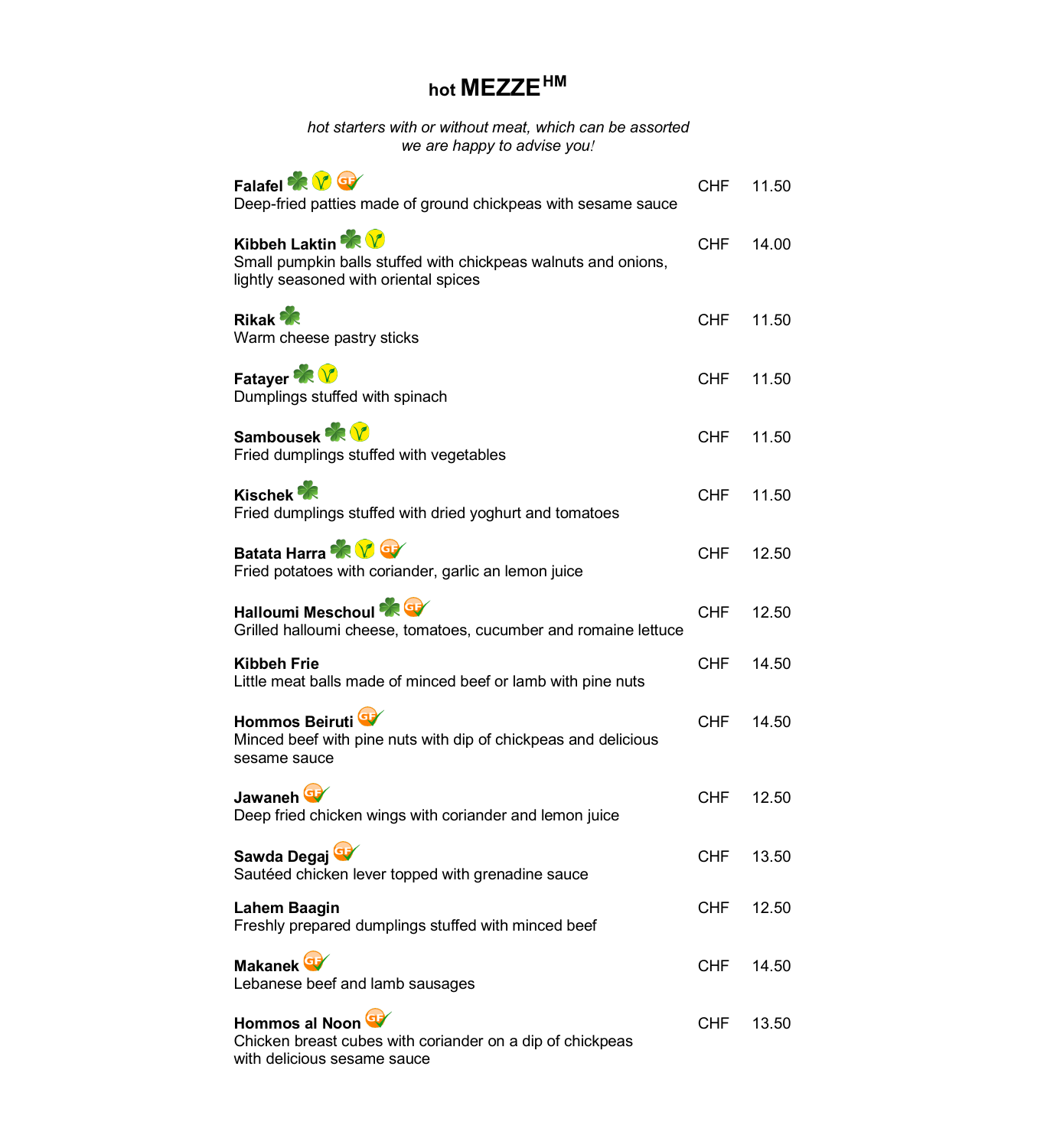# **assorted STARTES**

*oriental starter-combinations*

| Schaurabet al Aadas<br>Lentil soup                                                                                       | CHF        | 9.50  |
|--------------------------------------------------------------------------------------------------------------------------|------------|-------|
| <b>Schaurabet al Laktin XXV</b><br>Pumpkin soup                                                                          | <b>CHF</b> | 9.50  |
| Vegan al NOON X V<br>Gourmet-starter with Hommos, Moutabbal,<br>Tabbouleh, Falafel and Fatayer                           | CHF        | 16.50 |
| Sahen al NOON<br>Chef's favourite Mezze <sup>HM</sup> with Hommos, Tabbouleh,<br>Moutabbal, Kibbeh Frie and Lahem Baagin | CHF        | 17.50 |
| <b>Mouaaganat al NOON</b><br>Assorted stuffed dumplings with chicken wings<br>and Hommos                                 | CHF        | 19.50 |



*Martyrs' Square, Beirut 1930*

All prices include 7.7% VAT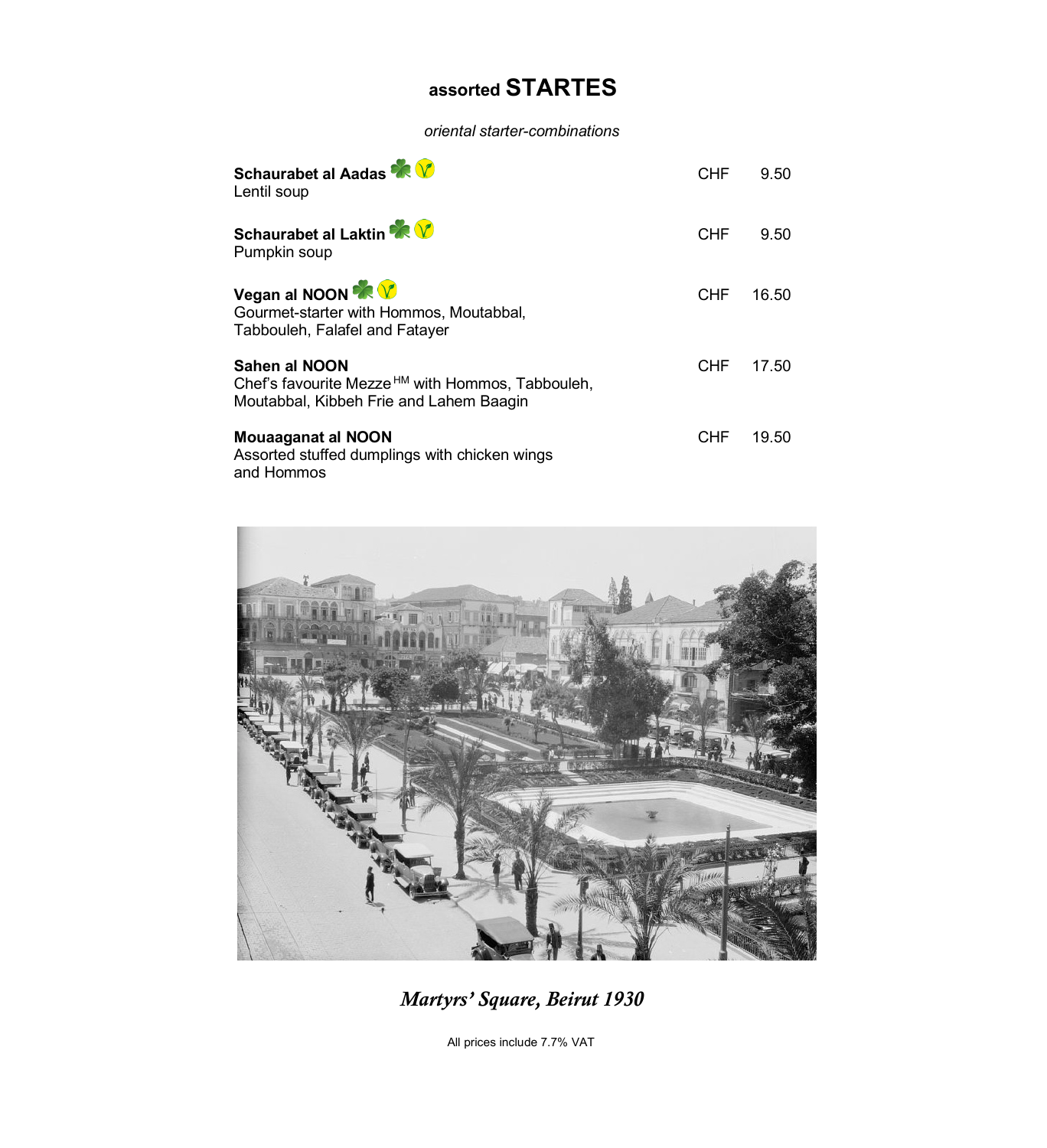### **recommended DRINKS**

**Home-made rose water lemonade**, available per glass or half a liter **Château Ksara – Lebanese house wine** – see our wine offer **Almaza** – Lebanese beer **Arak** – Arabic version of Ouzo, diluted with water, is either consumed before or after the meal



*Rue Weygand, Beirut 1945*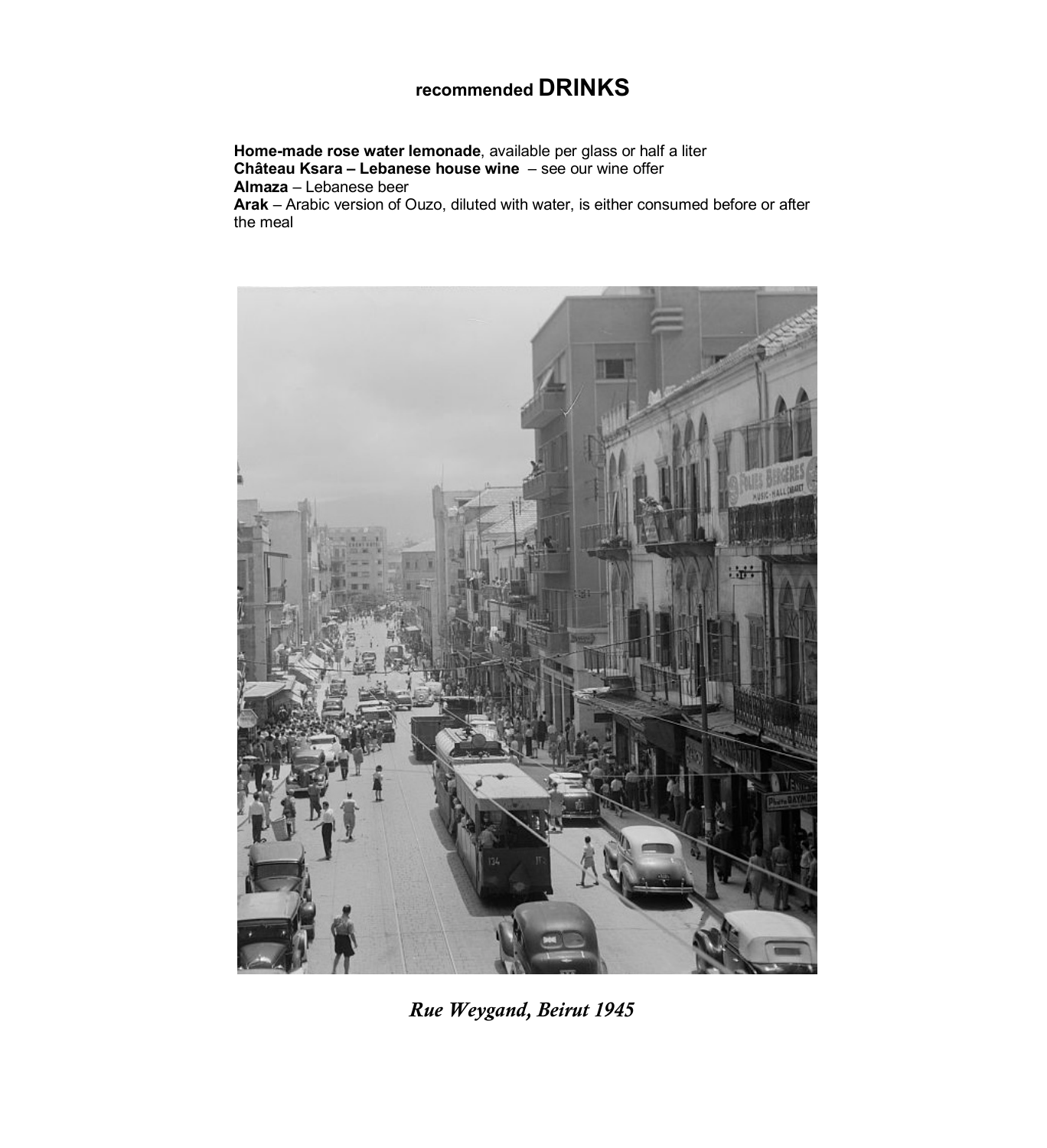## **Lebanese MAIN COURSES**

*Complement the dishes with delicious Mezze HM*

| Schawarma Dejaj<br>Marinated stripes of chicken breast with Hommos-dip-sauce,<br>Tabbouleh, pickled cucumber and French fries                    | <b>CHF</b> | 34.50 |
|--------------------------------------------------------------------------------------------------------------------------------------------------|------------|-------|
| <b>Jbail Meschoui</b><br>Juicy chicken skewers with Hommos-dip-sauce,<br>green beans, chillies, carrots and Lebanese rice                        | <b>CHF</b> | 29.50 |
| <b>Farroug Mousahab</b><br>Half boneless crispy chicken on lemon marinade<br>with French fries and garlic-mayonnaise-dip                         | <b>CHF</b> | 32.50 |
| Kafta<br>Tender minced beef with Hommos-dip-sauce,<br>snap peas, chillies, carrots and Lebanese rice                                             | <b>CHF</b> | 29.50 |
| <b>Arayess</b><br>Fried Lebanese bread stuffed with minced beef<br>and onions, slightly seasoned and baked                                       | <b>CHF</b> | 24.50 |
| Rayak Meschoui<br>Filet of lamb on fresh rosemary and baby tomatoes,<br>with grilled eggplant and Lebanese rice                                  | <b>CHF</b> | 38.50 |
| Schawarma Lahmee<br>Sautéed beef stripes with Tabbouleh, Lebanese bread<br>served with grilled tomato, onions, sesame sauce<br>and French fries  | <b>CHF</b> | 38.50 |
| <b>Meschoui al NOON</b><br>Grilled chicken, kafta and hoof of lamb skewer with Tabbouleh<br>on Pita bread, tomato, sesame sauce and French fries | <b>CHF</b> | 39.50 |
| <b>Kraidis</b><br>Tiger prawns on coriander sauce with garlic, Moutabbal,<br>olive oil and Lebanese rice                                         | <b>CHF</b> | 38.50 |
| Mezze <sup>HM</sup> -Plate<br>Variation of cold and warm vegetarian Mezze <sup>HM</sup><br>can be combined with skewers                          | <b>CHF</b> | 26.50 |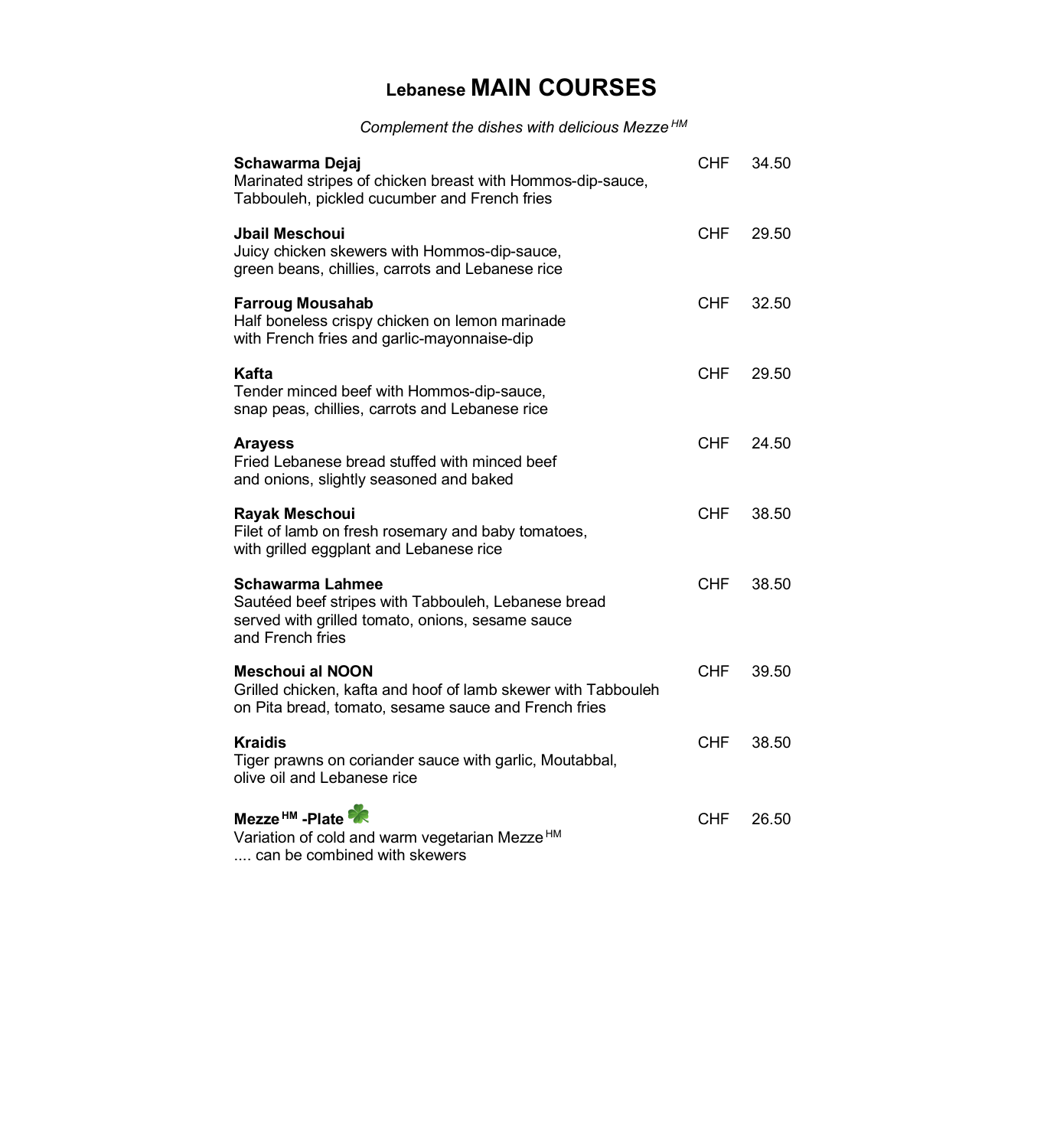### **MEZZEHM MENUES as of 2 persons**

### **Mezze HM Royal**

A selection of the most popular cold and hot Mezze HM, served with Lebanese bread

### $\star\star\star$

Skewers of minced beef and chicken, Lebanese rice

 $\star\star\star$ 

Tempting dessert surprise

| 2 Persons = 9 different Mezze $HM$           | CHF 88.00  |
|----------------------------------------------|------------|
| 3 Persons = 11 different Mezze $HM$          | CHF 139.50 |
| 4 Persons = 14 different Mezze <sup>HM</sup> | CHF 196.00 |

### **Mezze HM Vegetarian**

A selection of the most popular cold and hot Mezze<sup>HM</sup>, served with Lebanese bread

| 2 Persons = 10 different Mezze $HM$          | CHF 63.00  |
|----------------------------------------------|------------|
| 3 Persons = 11 different Mezze <sup>HM</sup> | CHF 96.50  |
| 4 Persons = 14 different Mezze <sup>HM</sup> | CHF 134.00 |

### **Mezze HM Riche**

A selection of the most popular cold and hot Mezze<sup>HM</sup>, served with Lebanese bread

#### $\star\star\star$

Fried tiger prawns, Kibbey Frie, Jawahneh, Skewer of minced beef, grilled chicken, Lebanese rice

#### $\star\star\star$

Tempting dessert surprise

| 2 Persons = 9 different Mezze $HM$  | CHF 115.00 |
|-------------------------------------|------------|
| 3 Persons = 12 different Mezze $HM$ | CHF 178.50 |
| 4 Persons = 16 different Mezze $HM$ | CHF 249.00 |

| Extras: Grilled meat and Mezze <sup>HM</sup>           | Price per piece |       |
|--------------------------------------------------------|-----------------|-------|
| Skewer of minced beef (80 gr)                          | <b>CHF</b>      | 9.00  |
| Grilled chicken (80 gr)                                | <b>CHF</b>      | 9.OO  |
| Tiger prawns (4 pieces) with coriander-olive-oil sauce | CHE             | 10.00 |
| Mezze <sup>HM</sup>                                    | CHE <sup></sup> | 6.00  |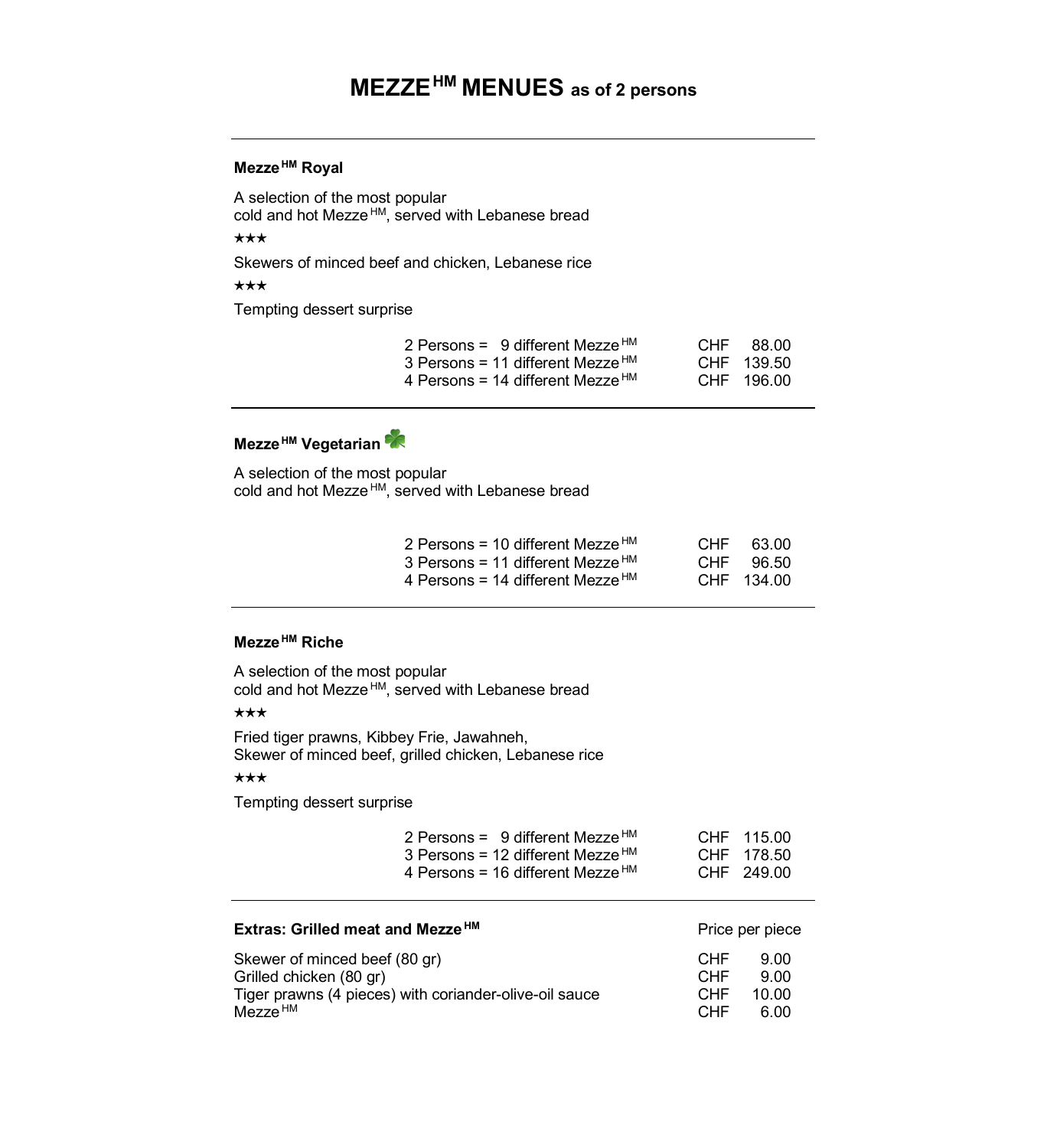### **WINES**

*Lebanese wines as discovery of the New World!* 

*In planting new grape varieties in the Lebanese Bekaa Valley French oenologists created and cultivated a new wine culture. The wines from Château KSARA have a distinct character to be described as the perfect balance between dry fruitiness and rich oriental opulence.* 

*Take a journey full of cultural and culinary delights in the land of the rising sun filled with the harmony of Lebanese wines and food!* 

| <b>Sparkling wine:</b>                                                                                                                                                                                                                                              | 1 <sub>d</sub> | <b>Bottle</b> |
|---------------------------------------------------------------------------------------------------------------------------------------------------------------------------------------------------------------------------------------------------------------------|----------------|---------------|
| Prosecco (Ita)<br>La Contesse Treviso D.O.C.                                                                                                                                                                                                                        | CHF 9.00       | CHF 58.00     |
| White wine:                                                                                                                                                                                                                                                         |                |               |
| Blanc de blanc-Château KSARA 2020(Lib)<br>Sauvignon, Semillon and Chardonnay<br>Seduces with its elegance, finesse and flowery<br>aromas. Pleases the palate with a soft and fresh<br>texture, leaving a lasting impression.                                        | CHF 8.00       | CHF 56.00     |
| Cuvée AOC Zürich Weingut Landolt 2021 (CH)<br><b>Pinot Gris</b><br>fruity, racy, from Zurich                                                                                                                                                                        | CHF 8.00       | CHF 56.00     |
| Verdejo Vega del Pas 2020/2021 (Esp)<br>Verdejo<br>Clear citrus yellow with greenish touch. White with<br>an excellent intensity. Fruity aromas, white bloom,<br>like freshly cut grass. This Verdejo leaves a fresh<br>and well balanced structure in your palate. | CHF 8.00       | CHF 56.00     |
| Chardonnay de la Jasse Pays dOc 2020 (F)<br>Chardonnay<br>Nose displays mineral, flinty aromas, hints of citrus<br>and subtle buttery notes, while the lively palate is<br>packed with lemony grapefruit flavours and a steely<br>finish.<br>Rosé wine:             |                | CHF 58.00     |
|                                                                                                                                                                                                                                                                     |                |               |
| Château Ksara Sunset 2020 (Lib) - 7 dl<br>Cabernet Franc, Syrah<br>Dry and fresh, with a flavour of fresh strawberries<br>and a hint of exotic spices and minerals.                                                                                                 | CHF 8.00       | CHF 56.00     |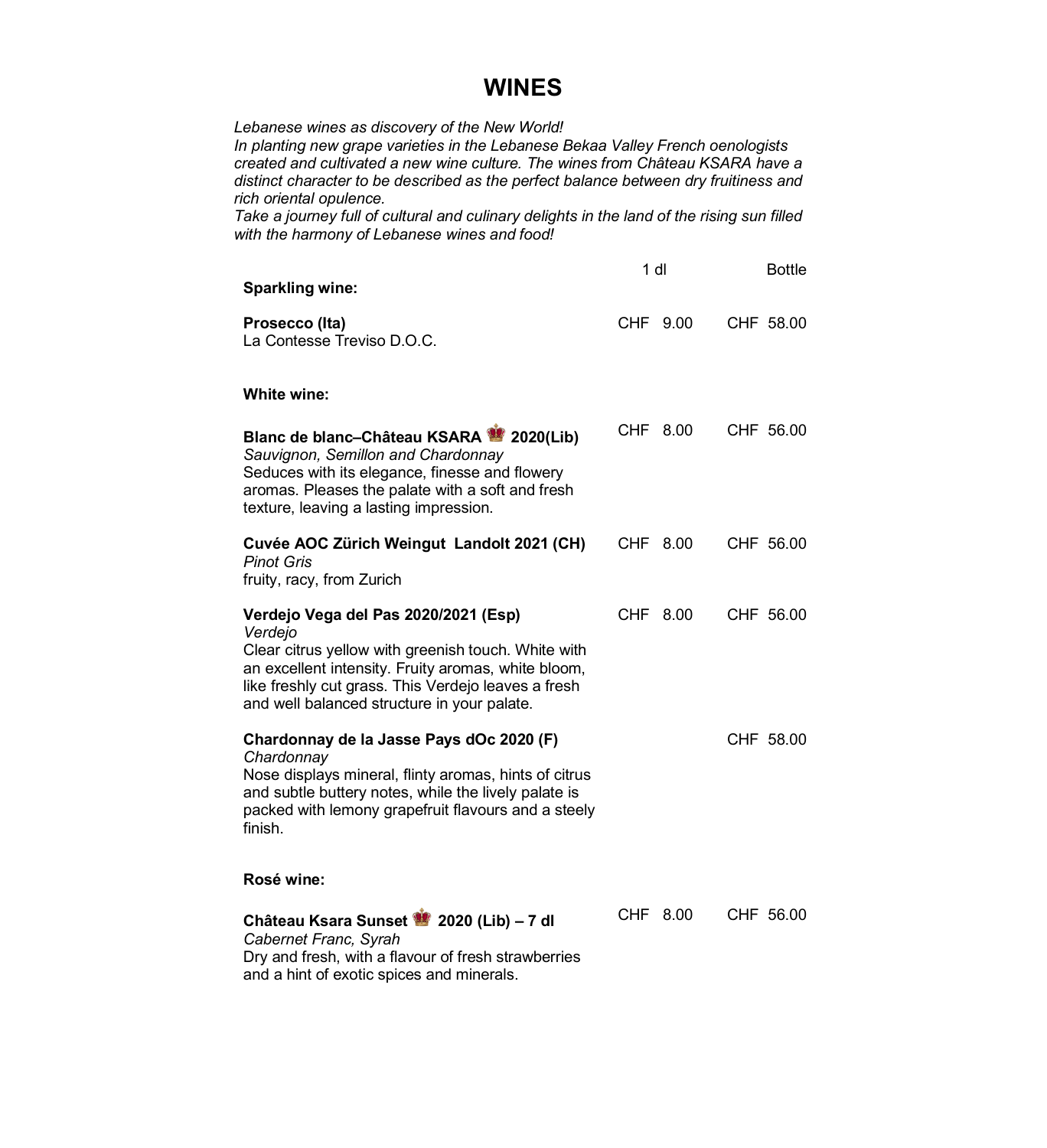### **red WINE**

|                                                                                                                                                                                                 | 1 dl |          | <b>Bottle</b> |
|-------------------------------------------------------------------------------------------------------------------------------------------------------------------------------------------------|------|----------|---------------|
| Château KSARA Prieuré 2017 (Lib)<br>Cinsaut, Carignan, Cabernet Sauvignon, Mourvèdre<br>A classic, ruby coloured wine with delicate bouquet<br>tasting of exotic fruits and herbs.              |      | CHF 7.50 | CHF 52.00     |
| Château KSARA Reserve Couvent 2019 (Lib)<br>Syrah, Cabernet Sauvignon, Cabernet Franc<br>Elegance and finesse are in perfect balance in this<br>wine. Exuding aromas of ripe fruits and spices. |      | CHF 8.00 | CHF 56.00     |
| Château KSARA Rouge 2016 (Lib)<br>Cabernet Sauvignon, Merlot, Petit Verdot<br>The Bordeaux blend with a beautiful clarity in the<br>glass. Tastes of spices combined with ripe fruits.          |      |          | CHF 78.50     |
| Château KSARA & Cab. Sauvignon, 2014 (Lib)<br>Cabernet Sauvignon<br>Spicy-fruity flavour of berries (cedarwood with black<br>currants) and a strong, full, classic rich bouquet.                |      |          | CHF 74.00     |
| Château Dalem Fronsac AOC 2018 (F)<br>Merlot, Cabernet Franc. Barrique<br>The bouquet berry, Cassis                                                                                             |      |          | CHF 76.00     |
| Château Musar 2011 (Lib)<br>Cabernet Sauvignon, Cinsault, Carignan<br>Aromen von Johannisbeeren und Pflaumen.<br>Vollmundig mit langem intensiven Abgang.                                       |      |          | CHF 87.00     |
| Ripasso Valpolicella Classico Superiore DOC<br>Monte del Frà 2018 (Ita)<br>Corvina, Rondinella, Holzfassausbau<br>Rotwein, elegant, Kirschen, Pfeffer                                           |      | CHF 9.00 | CHF 63.00     |
| Primitivo Salento IGT Càntele 2019/2020 (Ita)<br>Primitivo<br>Red wine, spicy, berry, soft                                                                                                      |      | CHF 7.50 | CHF 52.00     |
| Crianza Rioja DOCa Bodegas Paco Garcia<br>2017/2018 (Esp) - 5 dl<br>Tempranillo, Garnacha, Barriqueausbau Rotwein,<br>Kirsche, Karamel- und Kaffeenoten.                                        |      |          | CHF 45.00     |
| Valduero Crianza Ribera del Duero 2016 (Esp)                                                                                                                                                    |      |          | CHF 69.00     |
| <b>Tinto Fino</b><br>Intensive aroma of ripe cherries, strawberries, plum<br>compote and a hint of vanilla.                                                                                     |      |          |               |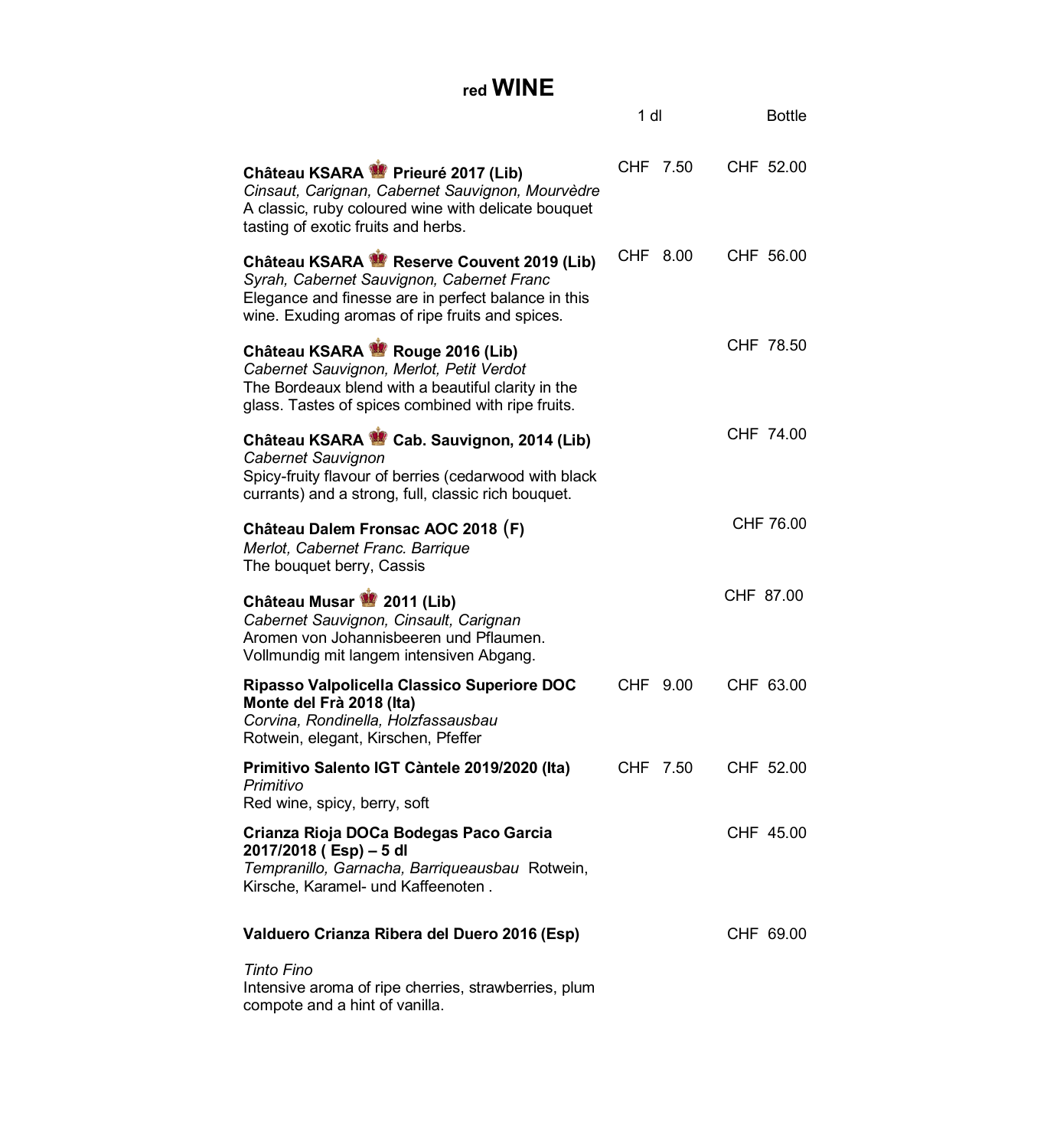### **sweet WEINE**

|                                                                                                                                                                                                                                                                                            | 1 dl      | <b>Bottle</b> |
|--------------------------------------------------------------------------------------------------------------------------------------------------------------------------------------------------------------------------------------------------------------------------------------------|-----------|---------------|
| Moscato d'Asti DOCG La Trava 2020 (Ita)<br>Moscato d'Asti<br>Bright yellow. Intensive aroma of ripe Moscato<br>grapes. Sensuous Moscato with extraordinary,<br>flowery bouquet. Very aromatic, tingly feel,<br>exquisite sweetness and refreshing acidity make for<br>a perfect appetizer. | CHF 8.00  | CHF 56.00     |
| Moscatel Vin doux naturel (Lib)<br>Muscat blanc à petits grains and Gewürztraminer<br>Walnut coloured wine with a golden flavour.                                                                                                                                                          | CHF 10.00 |               |

### **bottled BEERS**

Intensive and complex Moscato flavour with citrus fruit aromas and a hint of melon and honey.

| Almaza Pilsner (Lebanese beer) | 33 cl CHF 7.50 |          |  |
|--------------------------------|----------------|----------|--|
| Beirut Pilsner (Lebanese beer) | .33 cl         | CHF 7.50 |  |
| Eichhof Beer                   | 30 cl CHF 5.50 |          |  |
| Erdinger wheat beer            | 33 cl CHF 7.50 |          |  |
| Cardinal Lemon - Panache       | 33 cl CHF 5.50 |          |  |
| Clausthaler non-alcoholic beer | 33 cl CHF 5.50 |          |  |

# **refreshing MINERAL WATER & LEMONADES**

| Lemonade (Home-made drink)  | 30 cl            | <b>CHF</b> | 4.50  |
|-----------------------------|------------------|------------|-------|
|                             | 50 cl            | <b>CHF</b> | 6.50  |
| Ginger Beer (non-alcoholic) | 33 cl            | <b>CHF</b> | 7.50  |
| Ice tea                     | 30 cl            | <b>CHF</b> | 4.50  |
| Apple juice, unfiltered     | 30 <sub>cl</sub> | <b>CHF</b> | 4.50  |
| Red Bull                    | 19 cl            | <b>CHF</b> | 6.50  |
| Orange juice                | 20 <sub>cl</sub> | <b>CHF</b> | 4.50  |
| Cranberry juice             | 20 cl            | <b>CHF</b> | 4.50  |
| Tomato juice                | 20 <sub>cl</sub> | <b>CHF</b> | 4.50  |
| Rivella blue/red            | 30 cl            | <b>CHF</b> | 4.50  |
| Cola, Cola light, Sprite    | 30 cl            | <b>CHF</b> | 4.50  |
| Sanbitter                   | 18 cl            | <b>CHF</b> | 5.50  |
| Henniez blue/red            | 30 cl            | <b>CHF</b> | 4.50  |
| Henniez blue/light          | 50 cl            | <b>CHF</b> | 6.50  |
| Henniez blue/red            | $100$ cl         | <b>CHF</b> | 10.00 |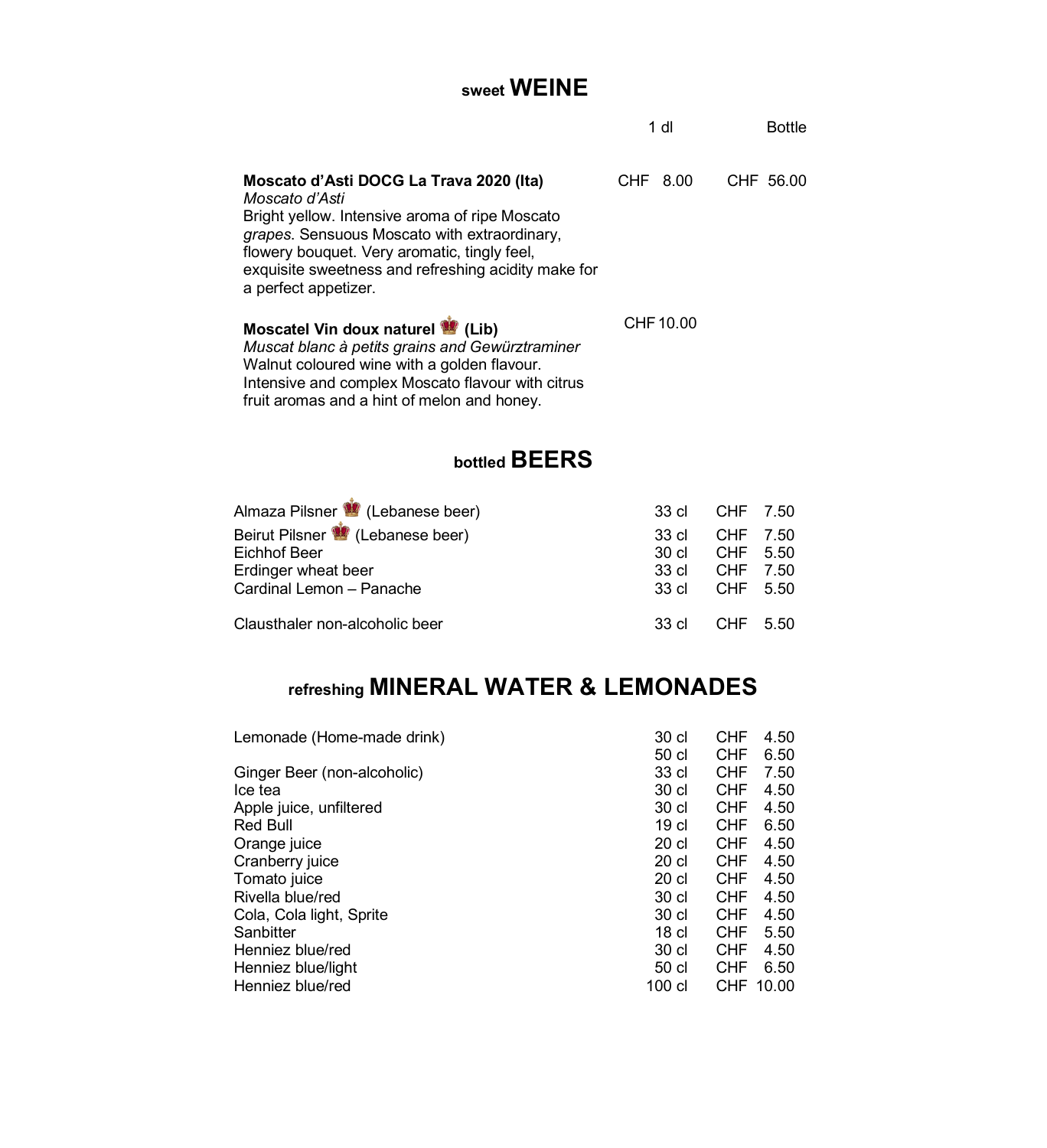## **alcoholic BEVERAGES**

| <b>Aperitif</b><br>Hugo<br><b>Aperol Sprizz</b><br>White wine spritzer<br>Campari Soda / Orange                                           |                                                                                      |                                                              | CHF 10.50<br>CHF 10.50<br>CHF<br>8.00<br>CHF 10.50                                                                                         |
|-------------------------------------------------------------------------------------------------------------------------------------------|--------------------------------------------------------------------------------------|--------------------------------------------------------------|--------------------------------------------------------------------------------------------------------------------------------------------|
| Arak (Ouzo)<br>Martini bianco<br>Martini rosso<br>Campari<br>Cynar<br>Ramazzotti<br>Porto Vintage<br><b>Tio Pepe Sherry</b>               | 53% vol<br>15% vol<br>15% vol<br>23% vol<br>16% vol<br>30% vol<br>20% vol<br>15% vol | 2 cl<br>4 cl<br>4 cl<br>4 cl<br>4 cl<br>4 cl<br>4 cl<br>4 cl | 7.50<br>CHF<br>CHF<br>8.00<br><b>CHF</b><br>8.00<br>CHF.<br>8.00<br>CHF<br>8.00<br><b>CHF</b><br>8.00<br><b>CHF</b><br>8.00<br>CHF<br>8.00 |
| Vodka<br><b>Grey Goose</b><br>Absolut                                                                                                     | 40% vol<br>40% vol                                                                   | 4 cl<br>4 cl                                                 | CHF 16.50<br>CHF 12.50                                                                                                                     |
| Gin<br>Beefeater<br><b>Bulldog</b>                                                                                                        | 40% vol<br>$40\%$ vol                                                                | 4 cl<br>4 cl                                                 | CHF 12.00<br>CHF 14.50                                                                                                                     |
| Rum<br>Havana Club Blanco<br>Havana Club Reserva                                                                                          | 37% vol<br>40% vol                                                                   | 4 cl<br>4 cl                                                 | CHF 12.00<br>CHF 14.00                                                                                                                     |
| Whisky<br>Ballantines<br>Chivas Regal (12 years)<br>Four Roses (Bourbon)<br>The Glenlivet (12 years)<br>Lagavulin (Single Malt, 16 years) | 40% vol<br>40% vol<br>40% vol<br>40% vol<br>43% vol                                  | 4 cl<br>4 cl<br>4 cl<br>4 cl<br>4 cl                         | CHF 12.00<br>CHF 14.00<br>CHF 12.00<br>CHF 16.00<br>CHF 16.00                                                                              |
| Cognac<br>Courvoisier<br>Hennessy XO                                                                                                      | 40% vol<br>40% vol                                                                   | 2 cl<br>$2$ cl                                               | CHF 14.00<br>CHF 18.00                                                                                                                     |
| <b>Spirit</b><br>Grappa Barolo<br>Grappa Amarone                                                                                          | 41% vol<br>41% vol                                                                   | 2 cl<br>$2$ cl                                               | CHF<br>8.00<br>CHF 10.00                                                                                                                   |
| Liqueur<br>Malibu<br><b>Baileys</b>                                                                                                       | 21% vol<br>17% vol                                                                   | 4 cl<br>4 cl                                                 | <b>CHF</b><br>8.00<br>CHF 10.00                                                                                                            |

Counter and sale of alcohol only to guests older than 18 years